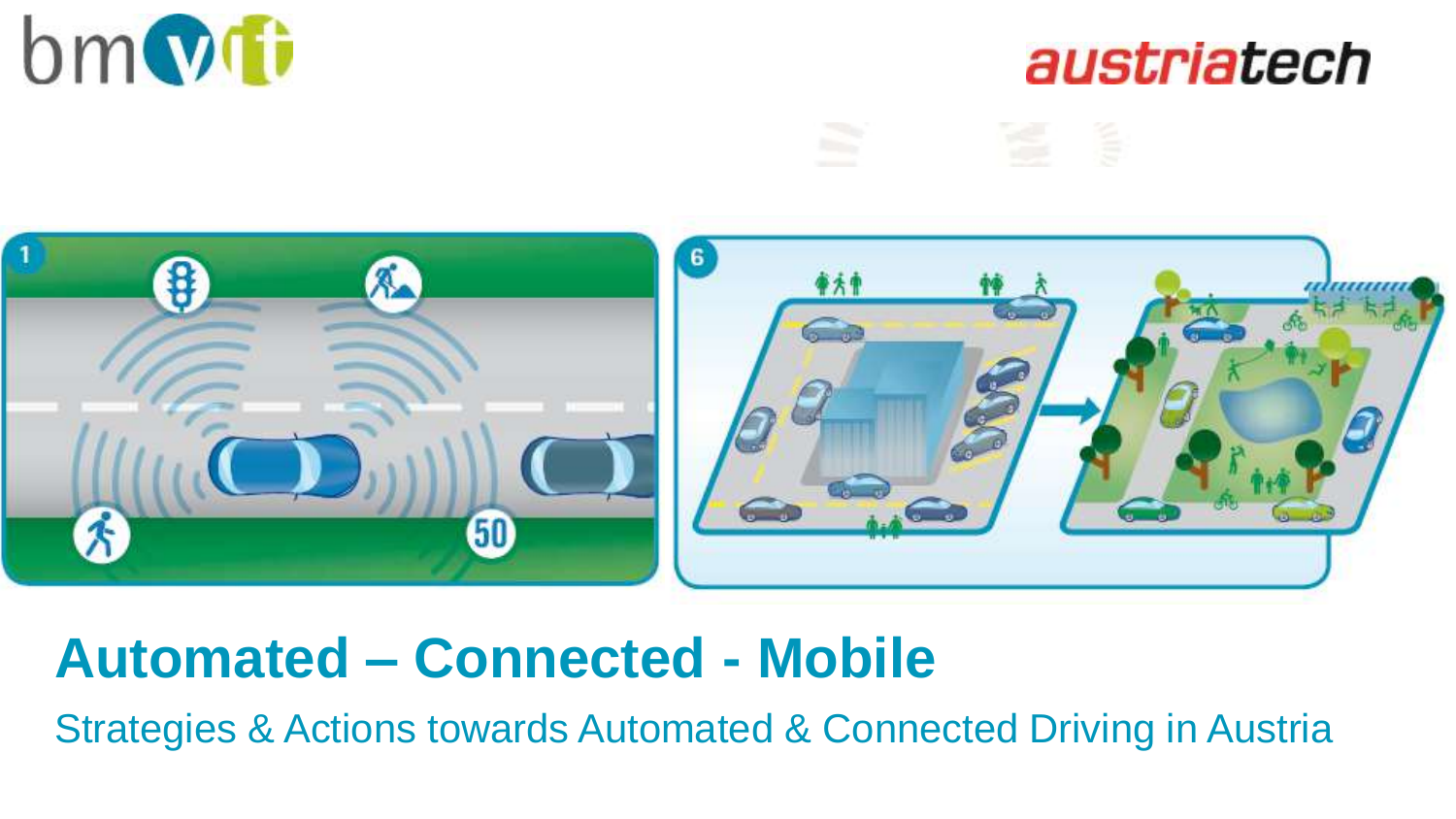$bm$ 

austriatech

## **Action Plan "Automated Connected Mobile"**

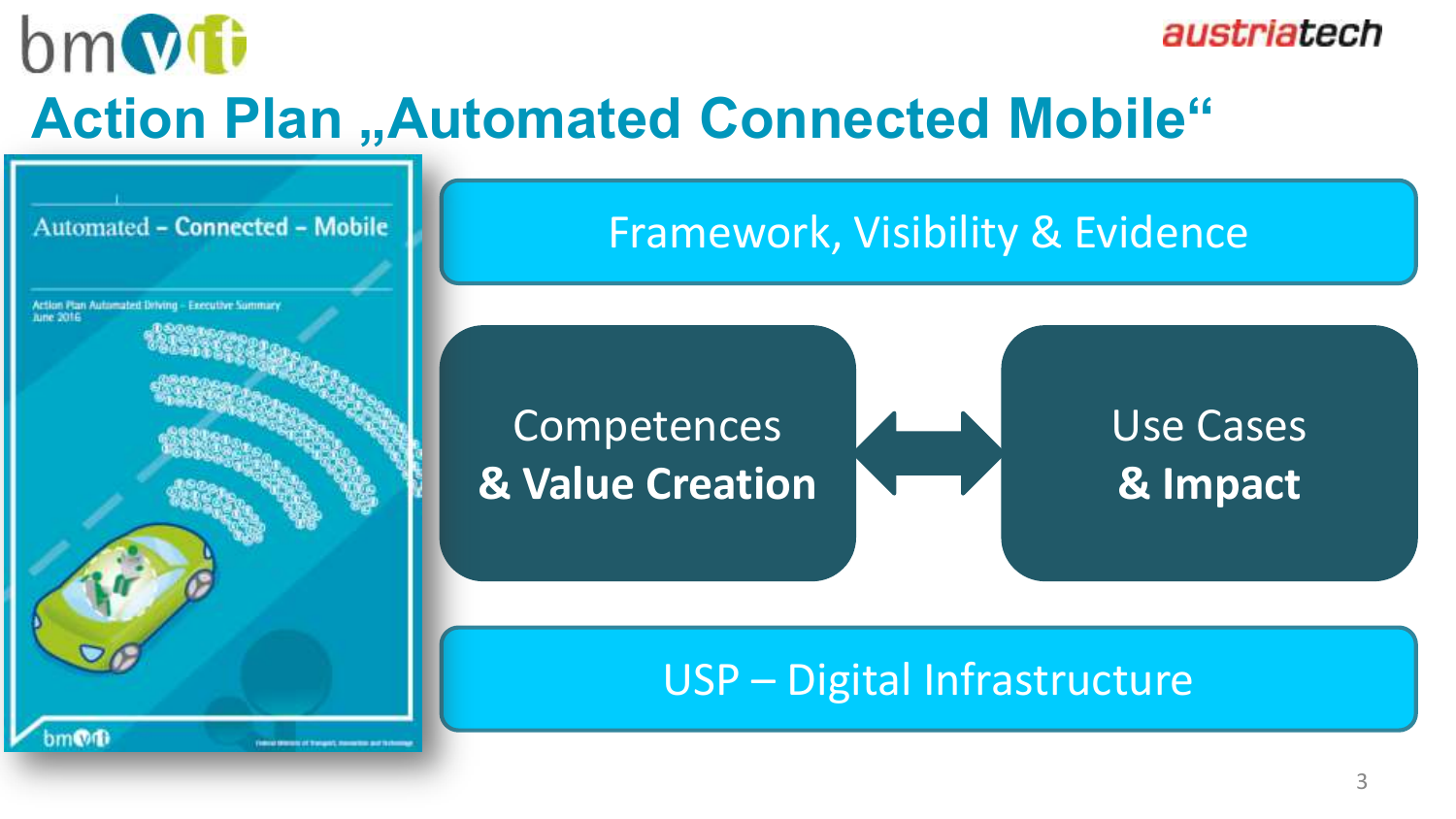

## **National Action Plan - Outline**

- Legalize Tests & adapt legal frameworks
- **Build & Run Test-Environments (Learning Labs)**
- **Prioritize Use Cases & Applications**
- **Secure & strengthen USPs** 
	- o Technology Competences
	- o Digital Infrastructures
	- o Scientific Competences Emerging Research!
- **Monitoring & Evaluation**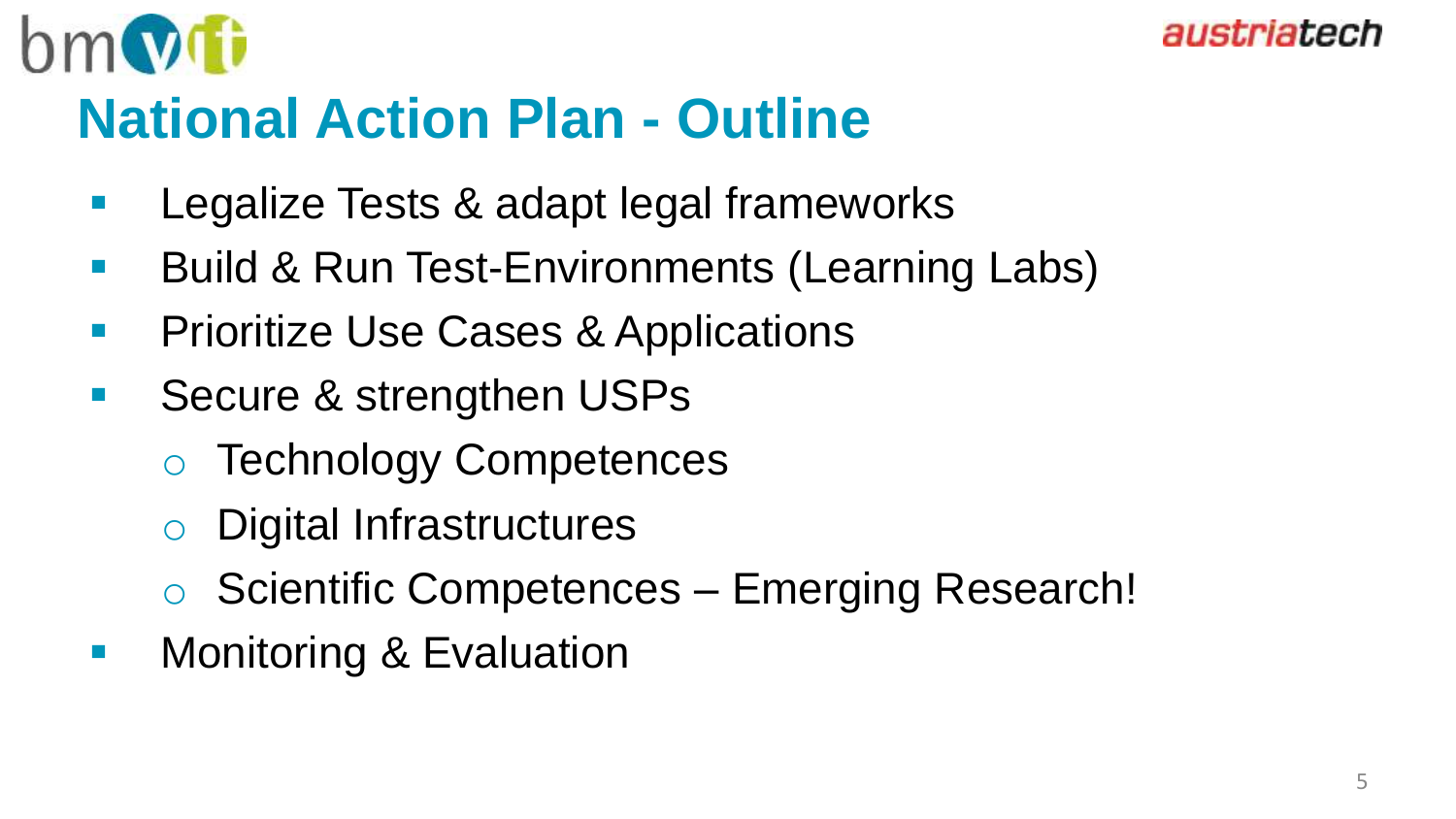

# **Overall Budget: 25 Mio €** (2016-18); **leverage effect** of an additional 35 Mio. €

### Main **budget elements**:

• Test Environments (Innovation Clusters), RDI Programmes (Mobility, ICT, Security), Digital Infrastructure Deployment

#### **!! ALL open** for **international participation !!**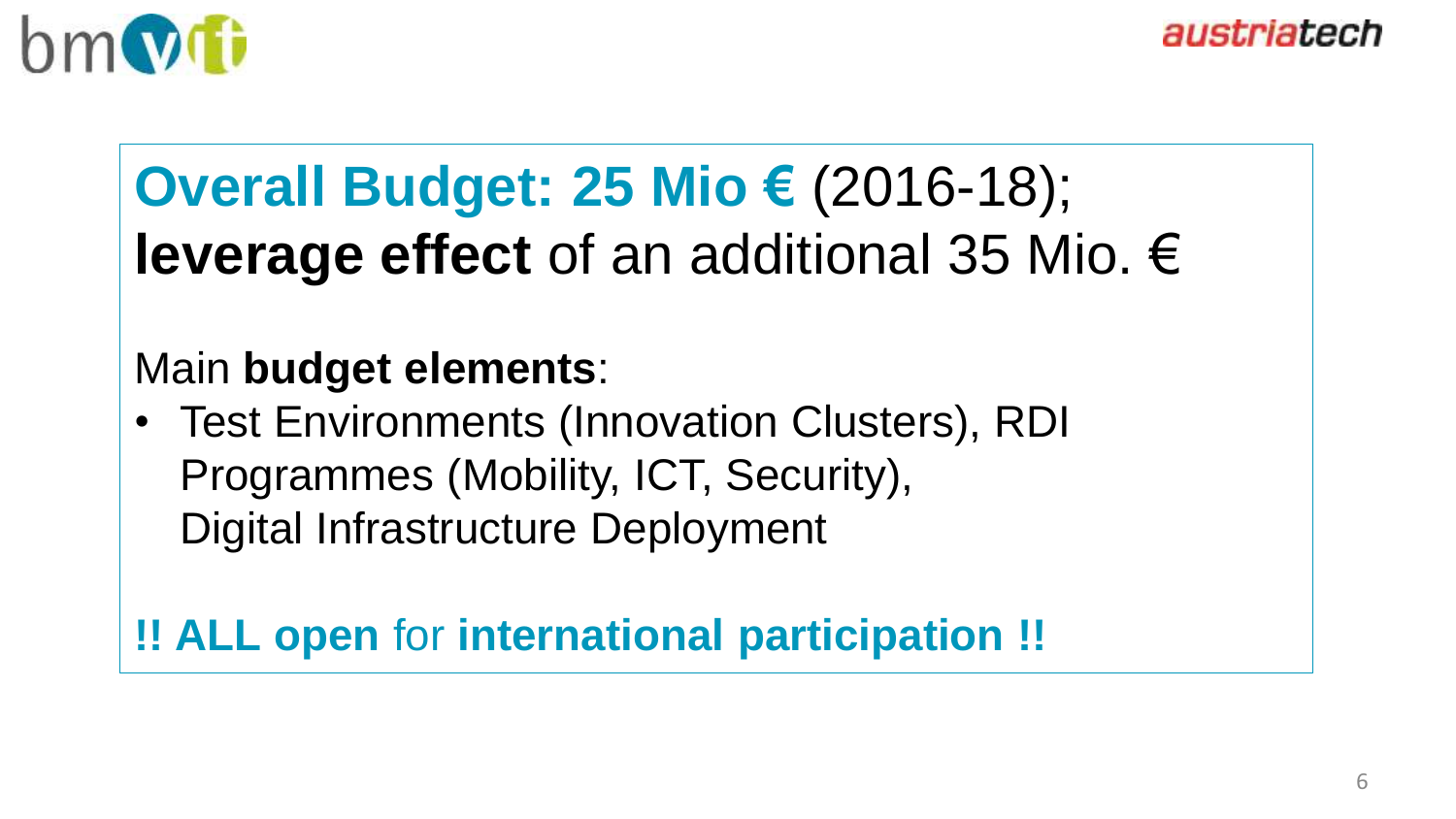

# Use Cases & Application Scenarios

- **#Flex'n Easy (Automated Last Mile)**
- **#Safety+ (Connected ADAS)**
- **#Transport Works (Freight & Logistics**)
- #Create Time (Highway Chauffeur +)
- #Stay mobile (Aging and inclusion)
- #Create Space (urban mobility concepts)
- #Special Helpers (Off-Road, Airport, Terminals, …)





#### austriatech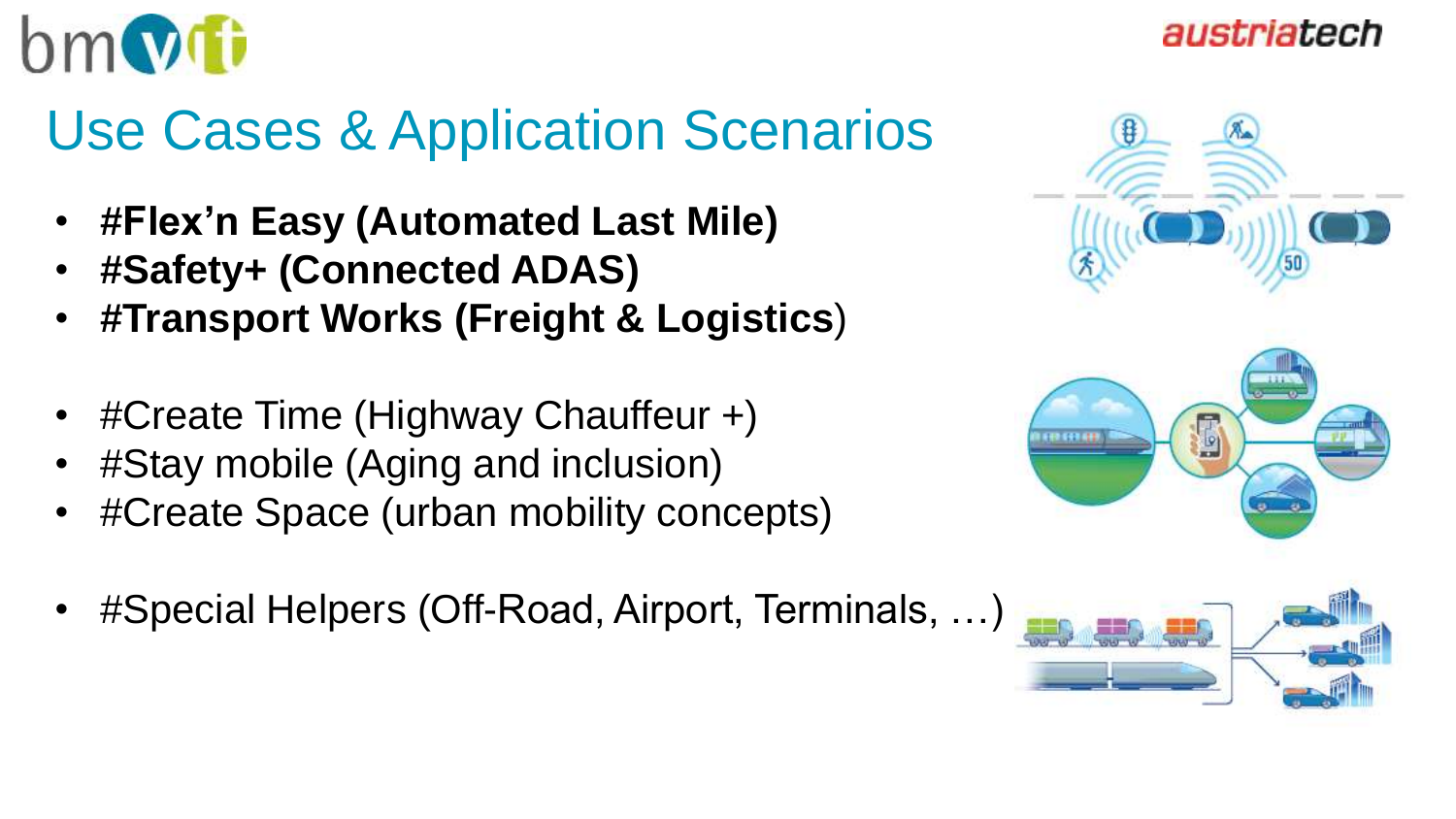

# Legal Framework& Testing Environments

### **1. Type approval law – Legalise Testing**

- o Specific Regulations for Automated Functions (up to SAE4+)
- o Delegated powers for Minister to issue legal regulations
- o Code of Practice, International/EU harmonisation
- $\circ$  Standardised Application Form  $\rightarrow$  test certificate

### **2. Goals / conditions of test environments:**

- o Bundle competences, joint learning for suppliers, OEMs, Infrastructure operators and the public domain
- o Systematic testing and validation of products, components, vehicles and services
- o Focus on prioritized Use Cases
- o Integration of testing and validation aspects  $\rightarrow$  Real life test bench simulation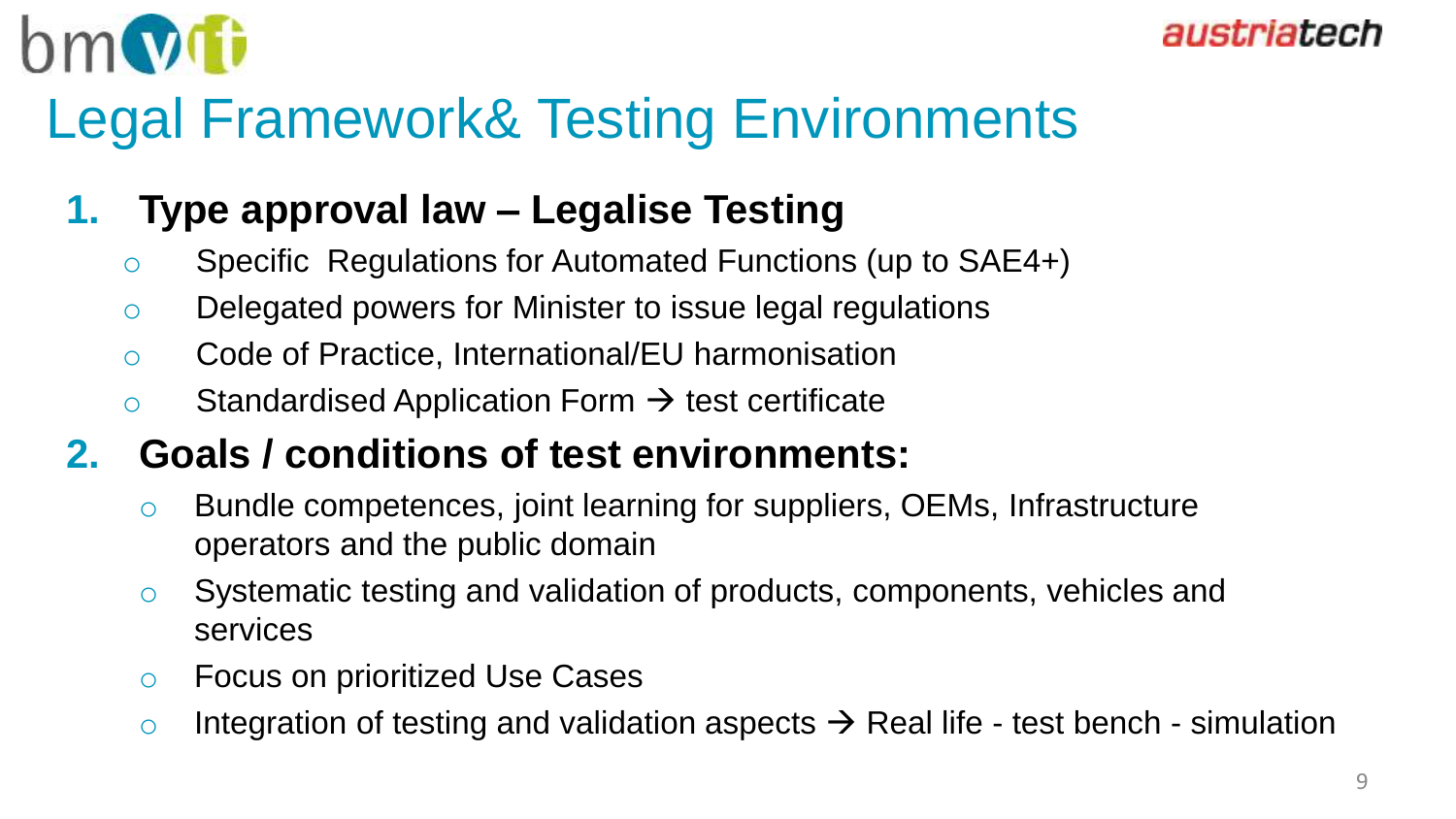

## Digital Infrastructure = Managing Transition ...

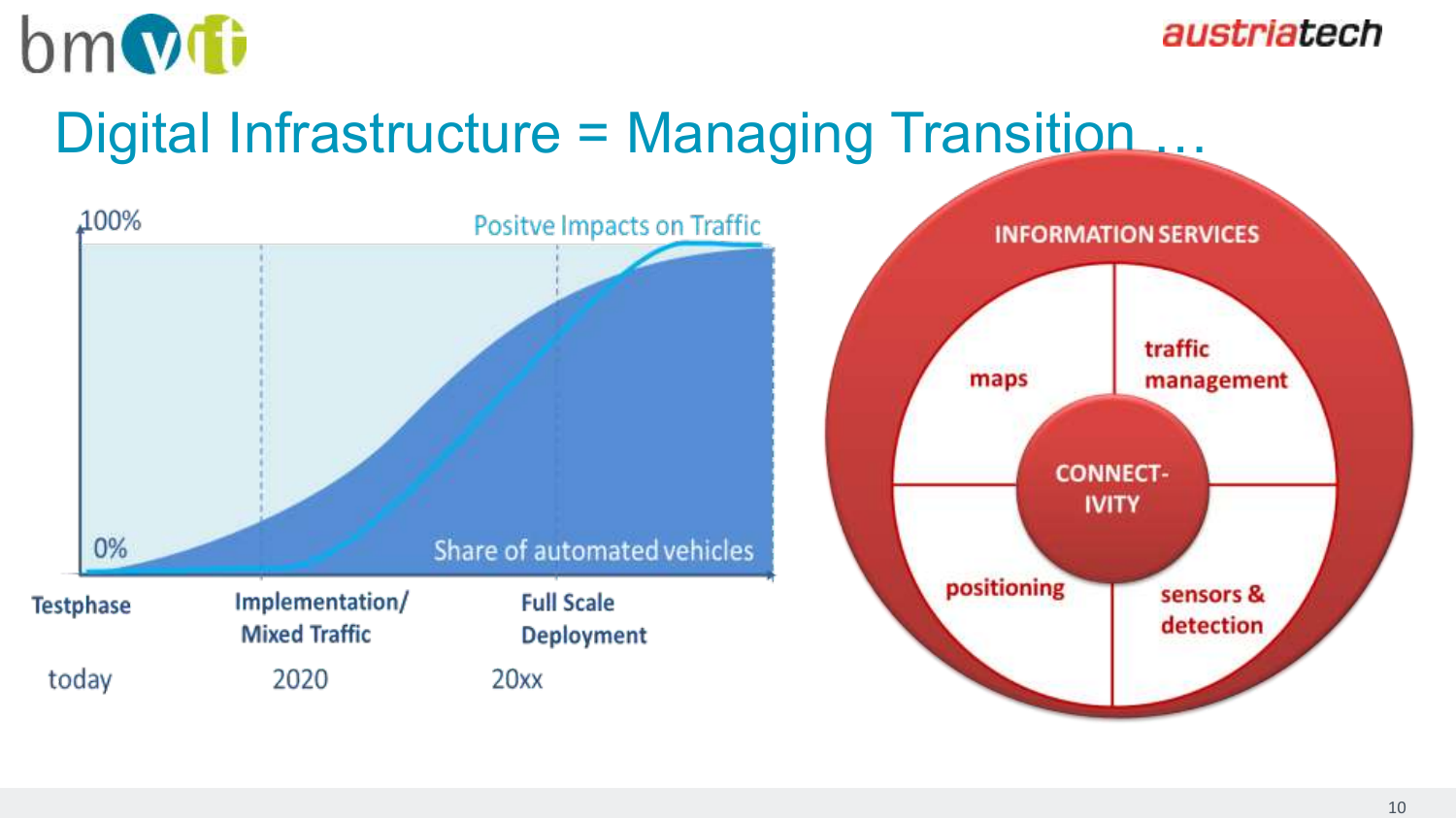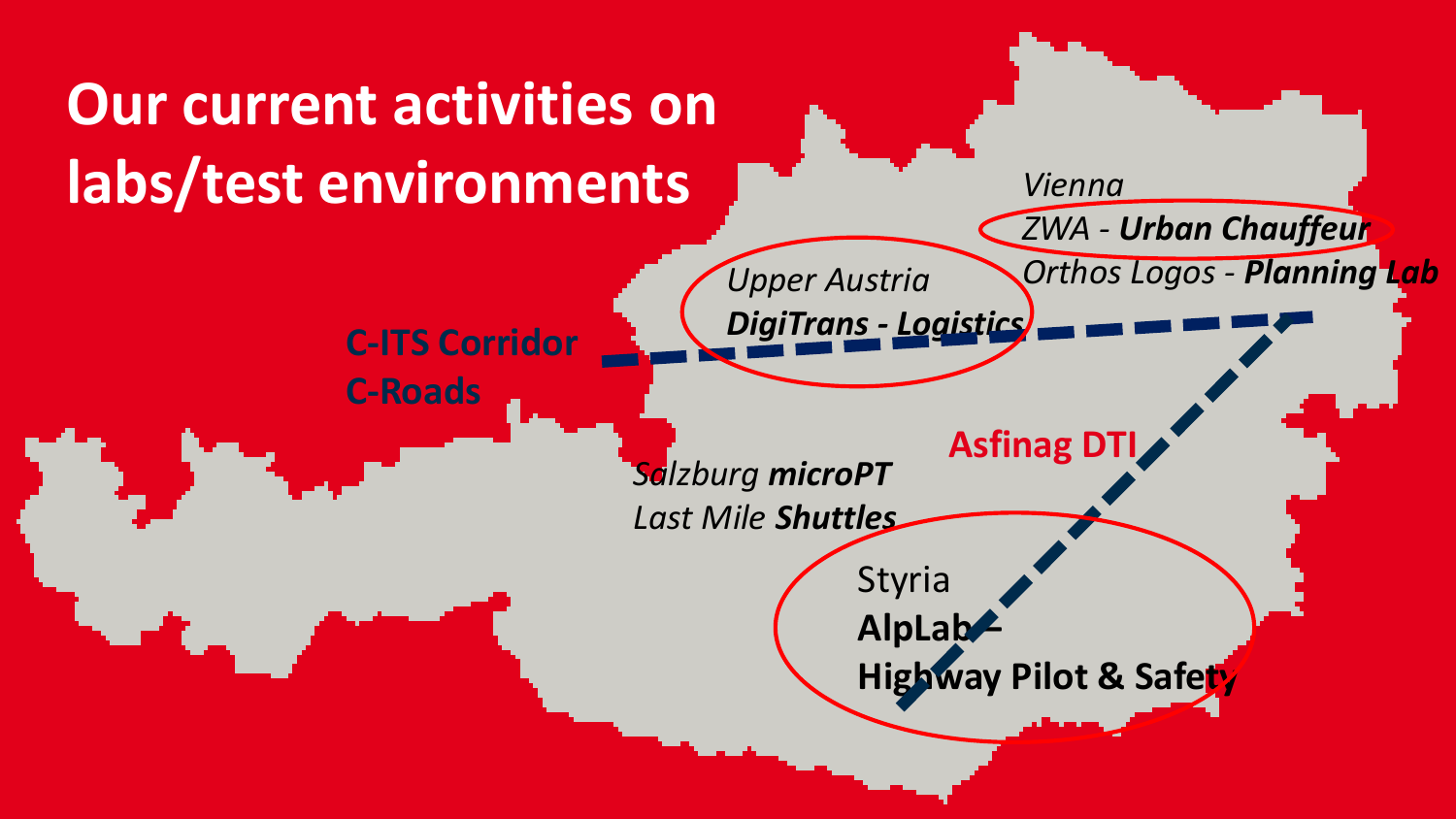#### **ASFINAG**

# **USP of ASFINAG support**

- 1. Simulation/modelling for test-preparation
- 2. Real-time info-exchange during tests,
- 3. Digital interfaces/data for test-monitoring; time-synced analysis
- 4. Documentation of test scenarios (HD Video)
- 5. Precise map support

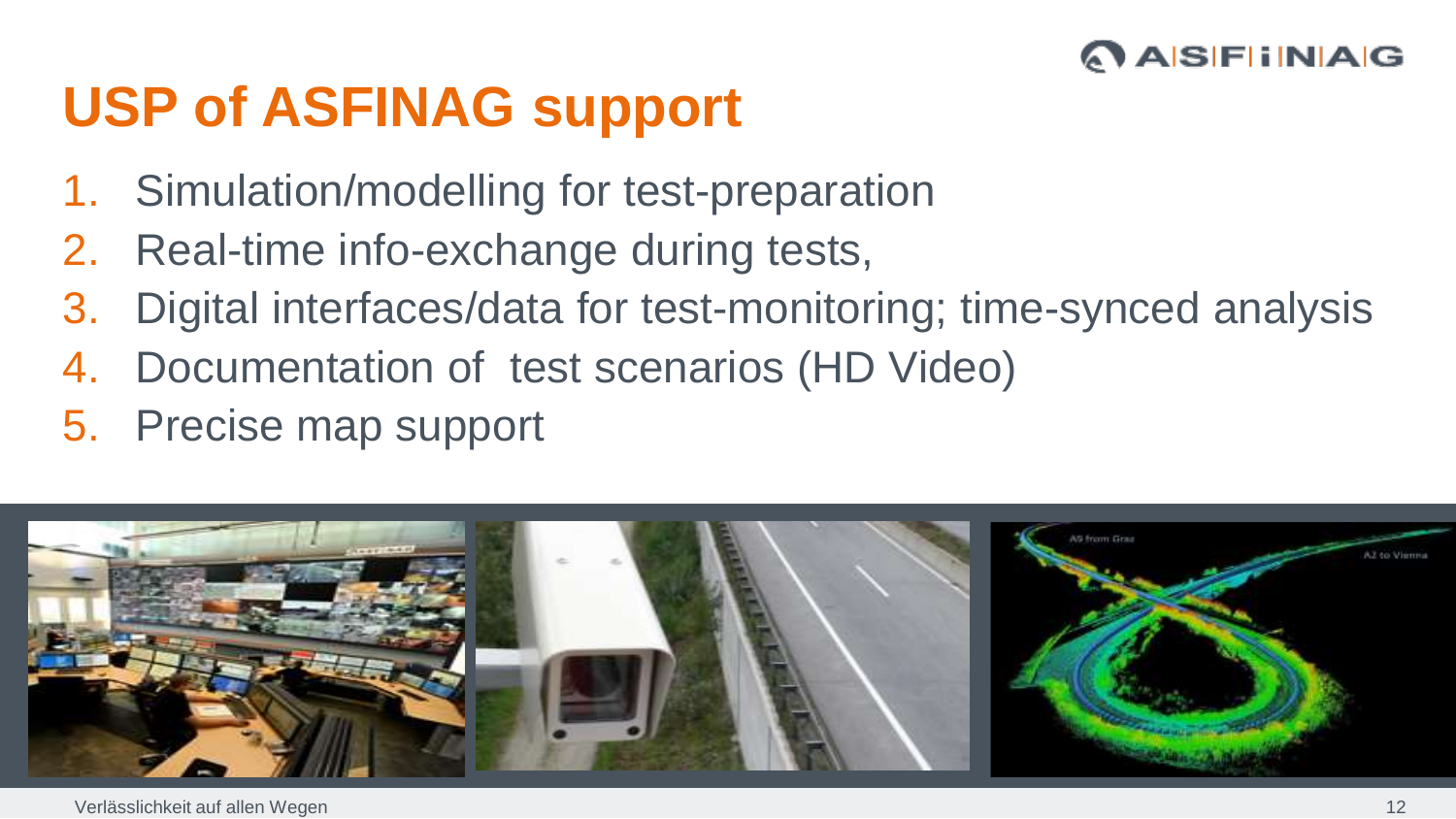

### Austrian Road Operator is an active partner



#### Vehicle Sensors

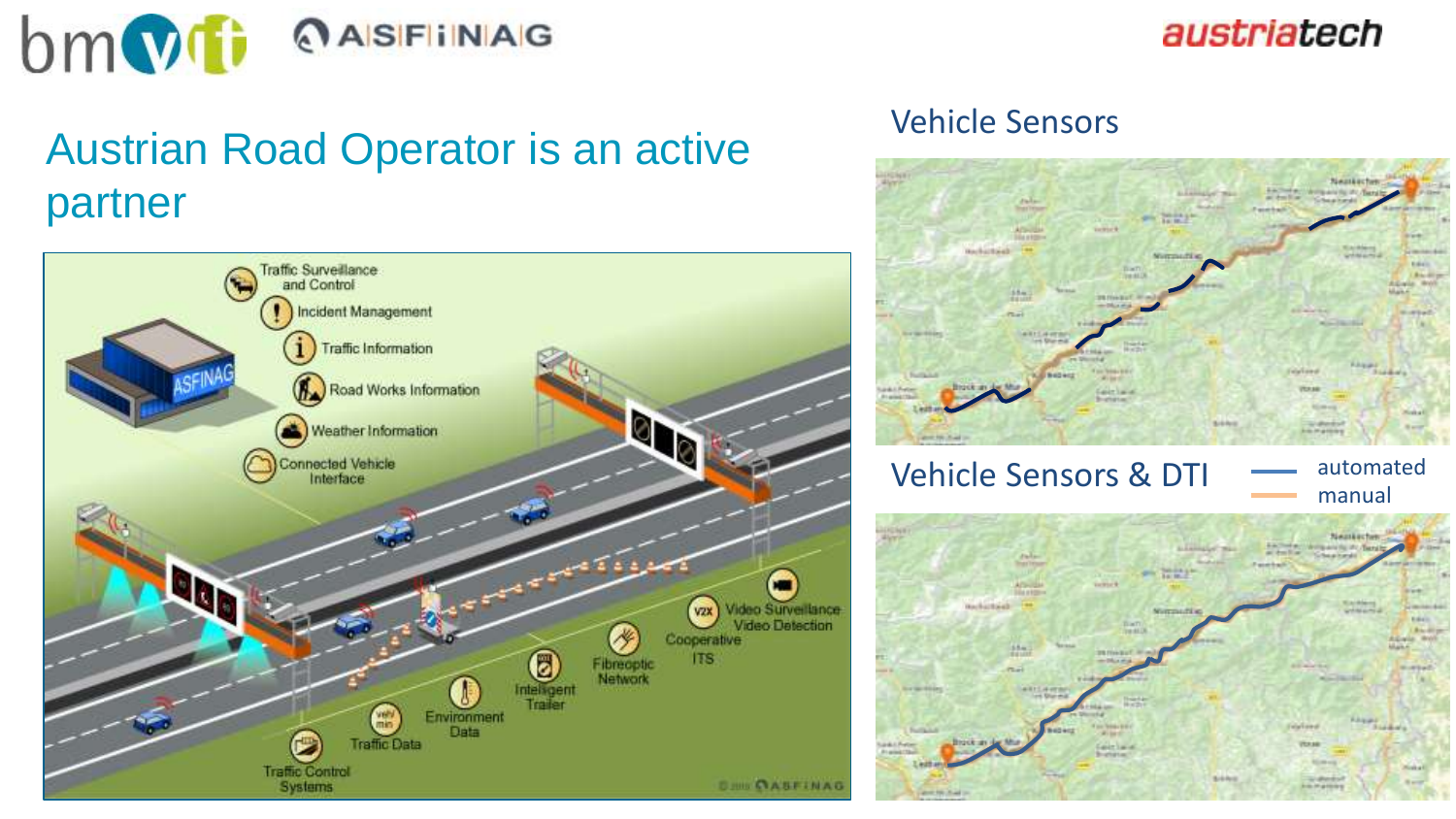### Vision for Alp.Lab Fully digitally integrated test chain **ALP.Lab**

**ALP.Lab** 1  $\qquad \qquad (2) \qquad \qquad (3) \qquad \qquad (4)$ **Model-in-the-Loop Software-in-Loop Hardware-in-the-Loop Driving Cube** Powertrain Test Bed **Proving Ground Test Public Road Test (Test Field)**

#### **Traffic influence factors**



Traffic density **Driver behavior** Weather conditions

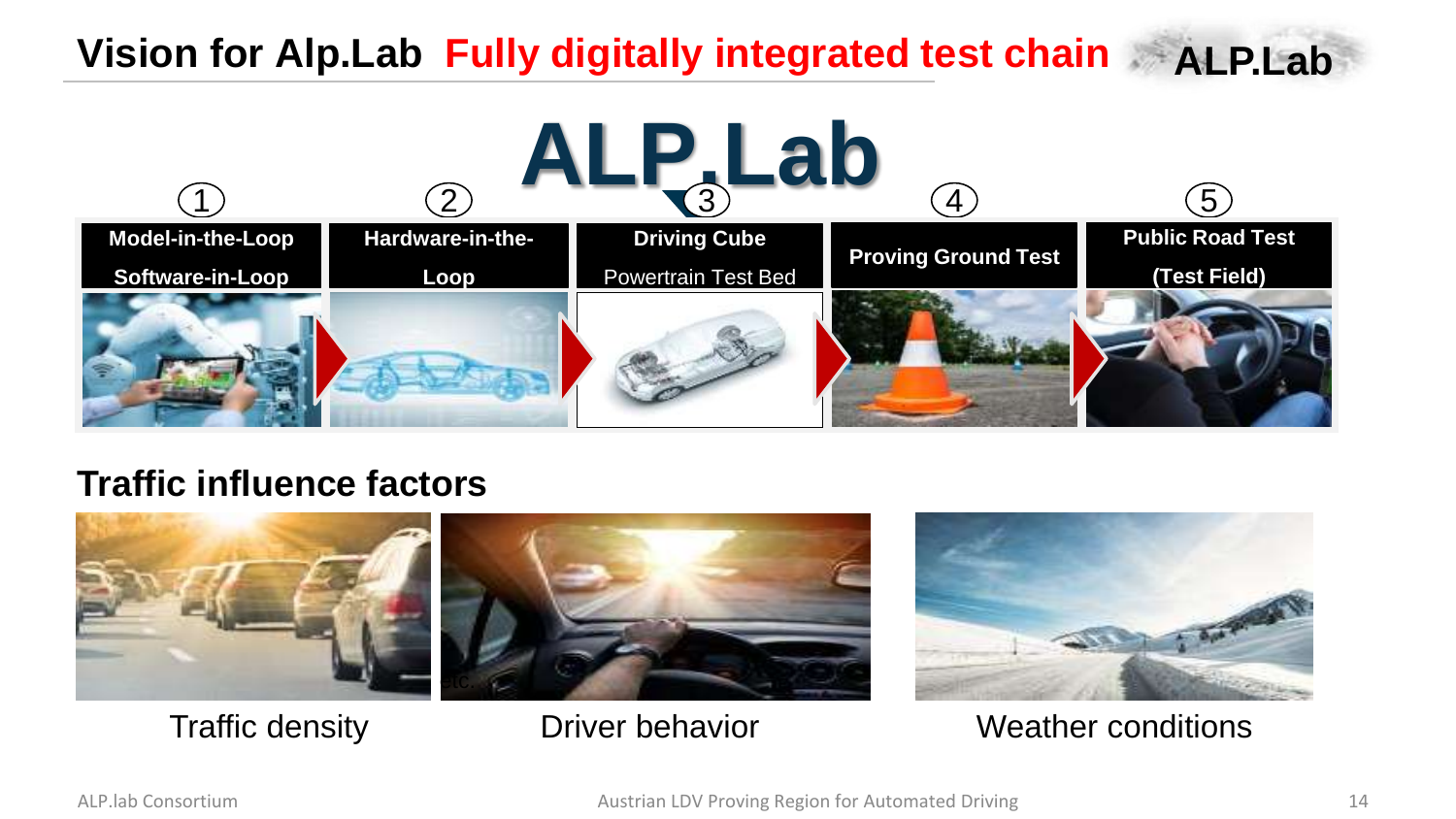#### **Structure and organisation of the stakeholders ALP.Lab**





**The consortium is open for further (full and/or associate) partners and is aligned with the ACOÖ consortium**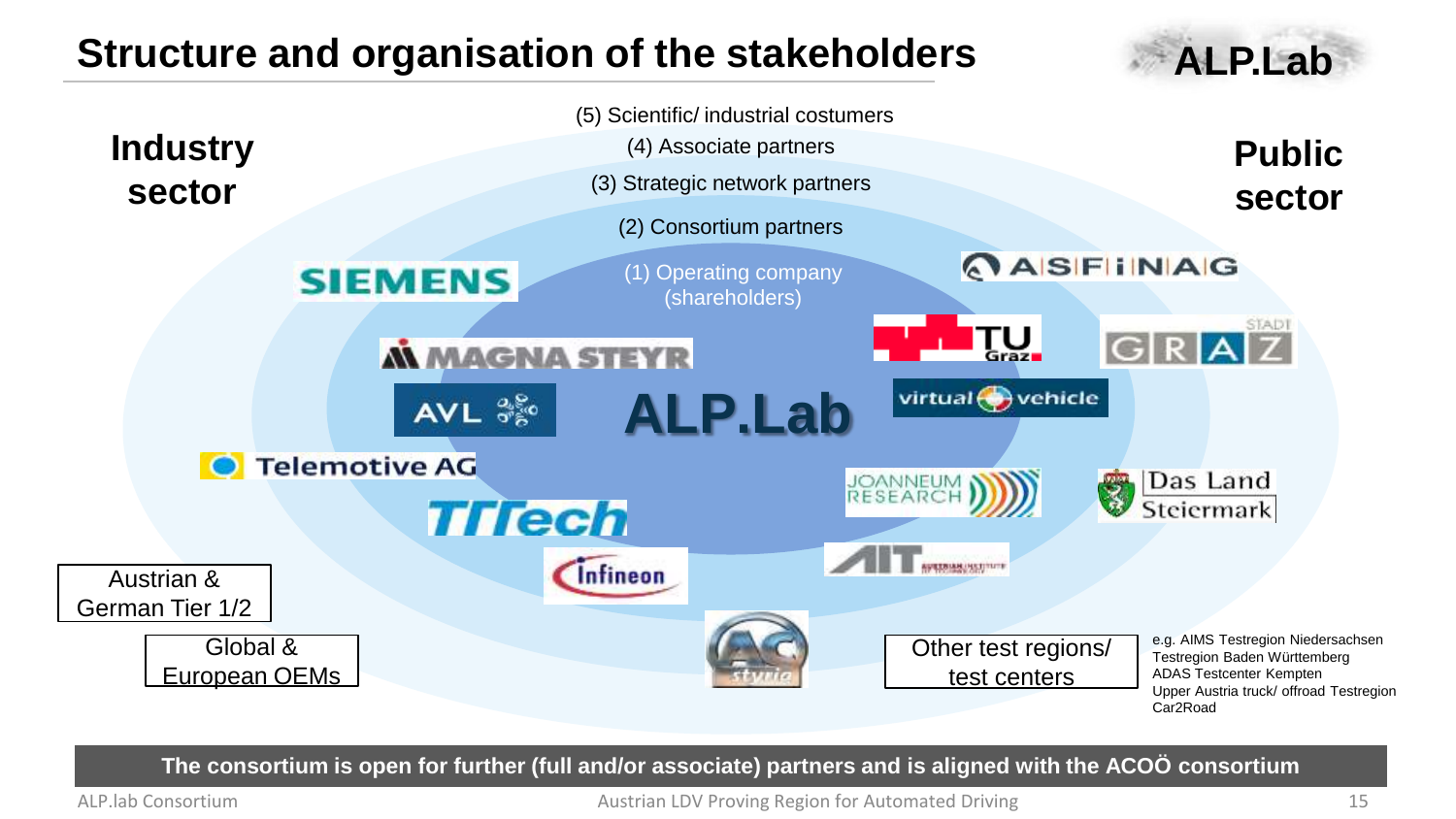

### **Logistics & Freight Automation Lab**

austriatech

- Specific support for logistics- & freight use cases and applications (incl. Logistic chain integration)
- Development platform(s) for automated logistic services
- Implementation of freight specific infrastructures
- Freight Specific test procedures (safety, liability, acceptance)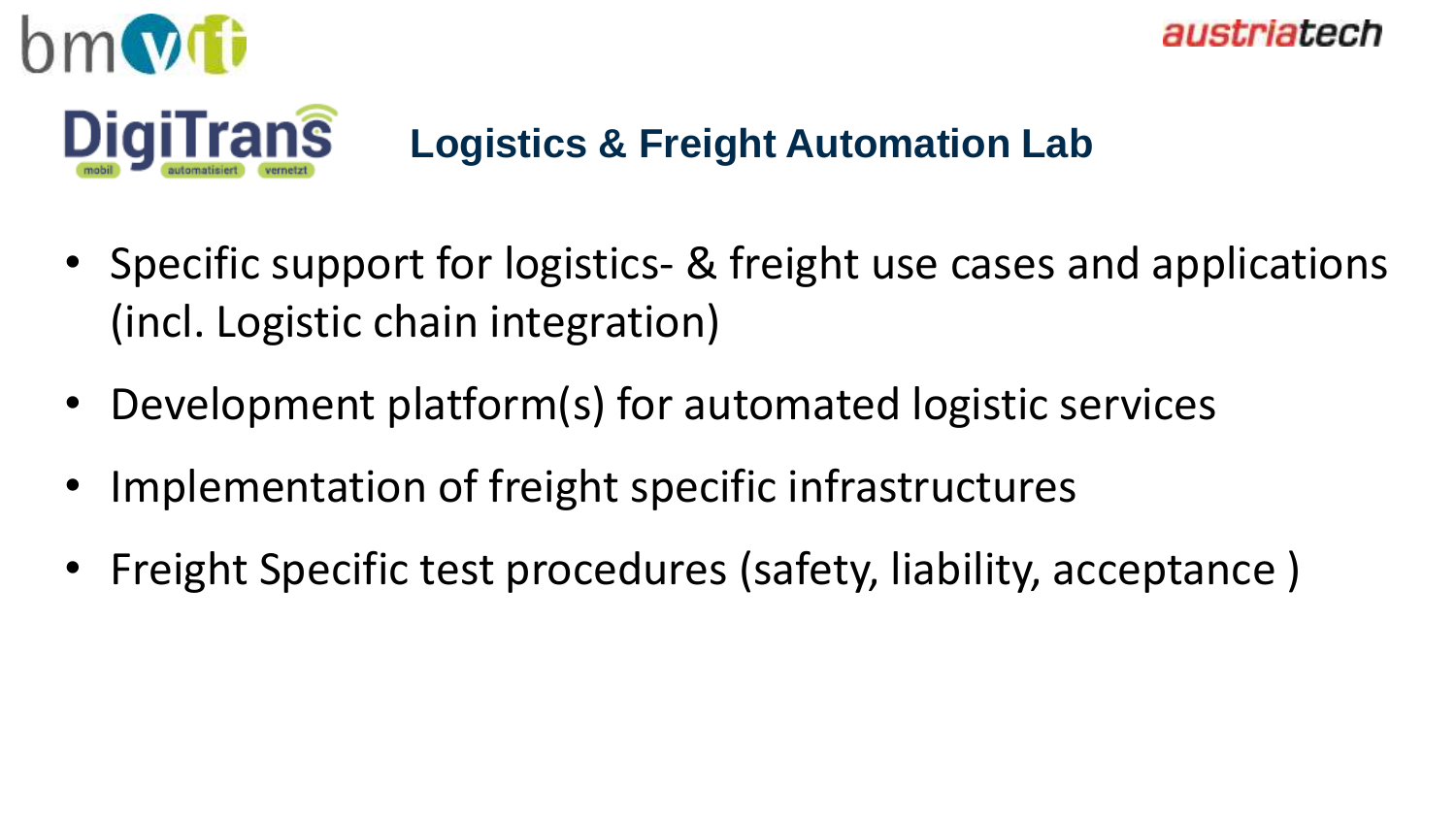



#### **Partner network**

austriatech

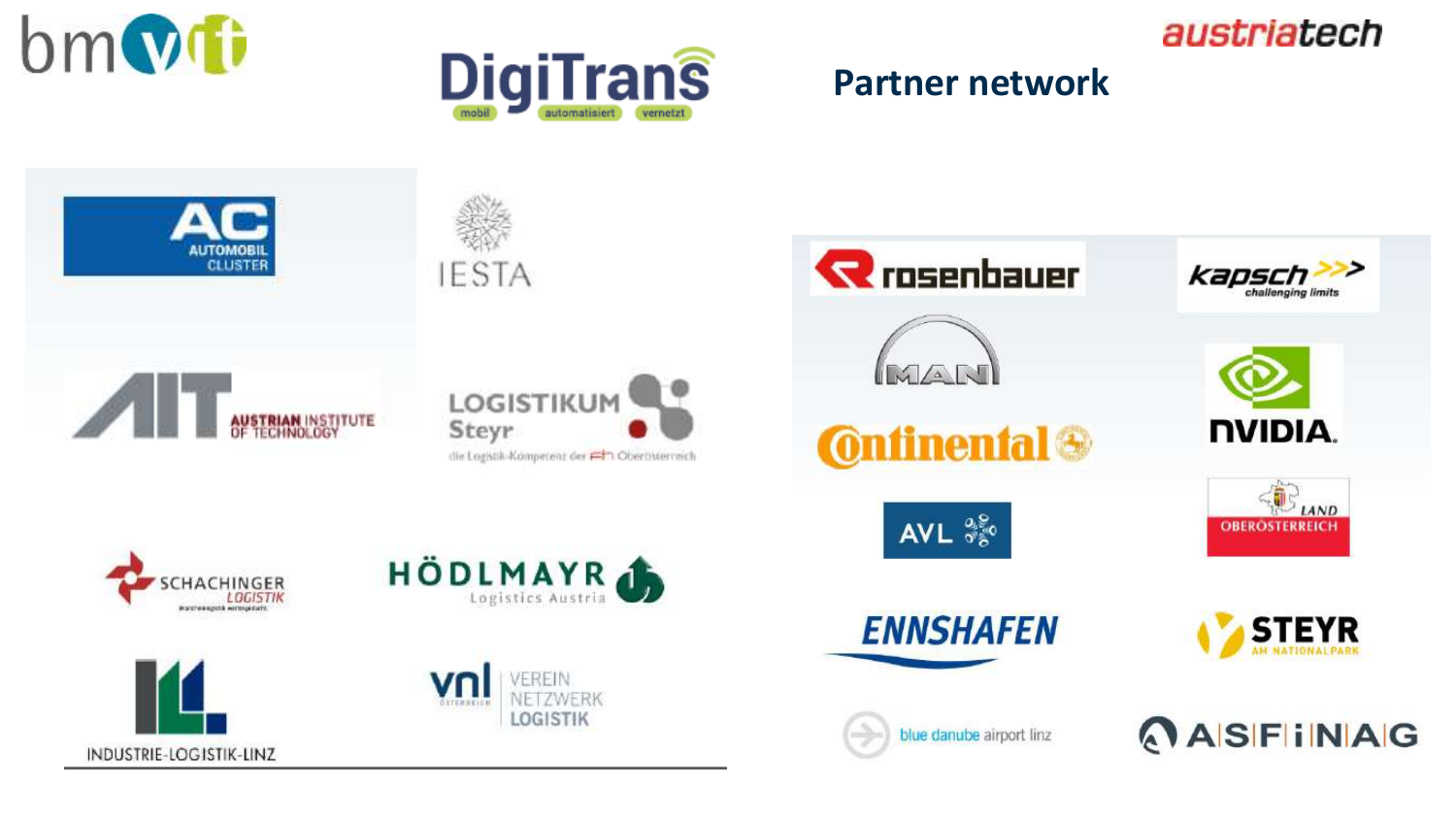

## **Challenges & Lessons learned**

- **Active public sector** allow learning for all stakeholders
- Agile developments require **agile actions – fit for purpose**
- **Managing transition** especially mixed traffic scenarios
- Define & prioritize **use cases** clear expectations
- **Interoperable test-data** handling
- **Figure 1.5 Focus on impact over time:** safety first but integrated view over long term with AD as one element of broader mobility transition
- **User acceptance & behaviour**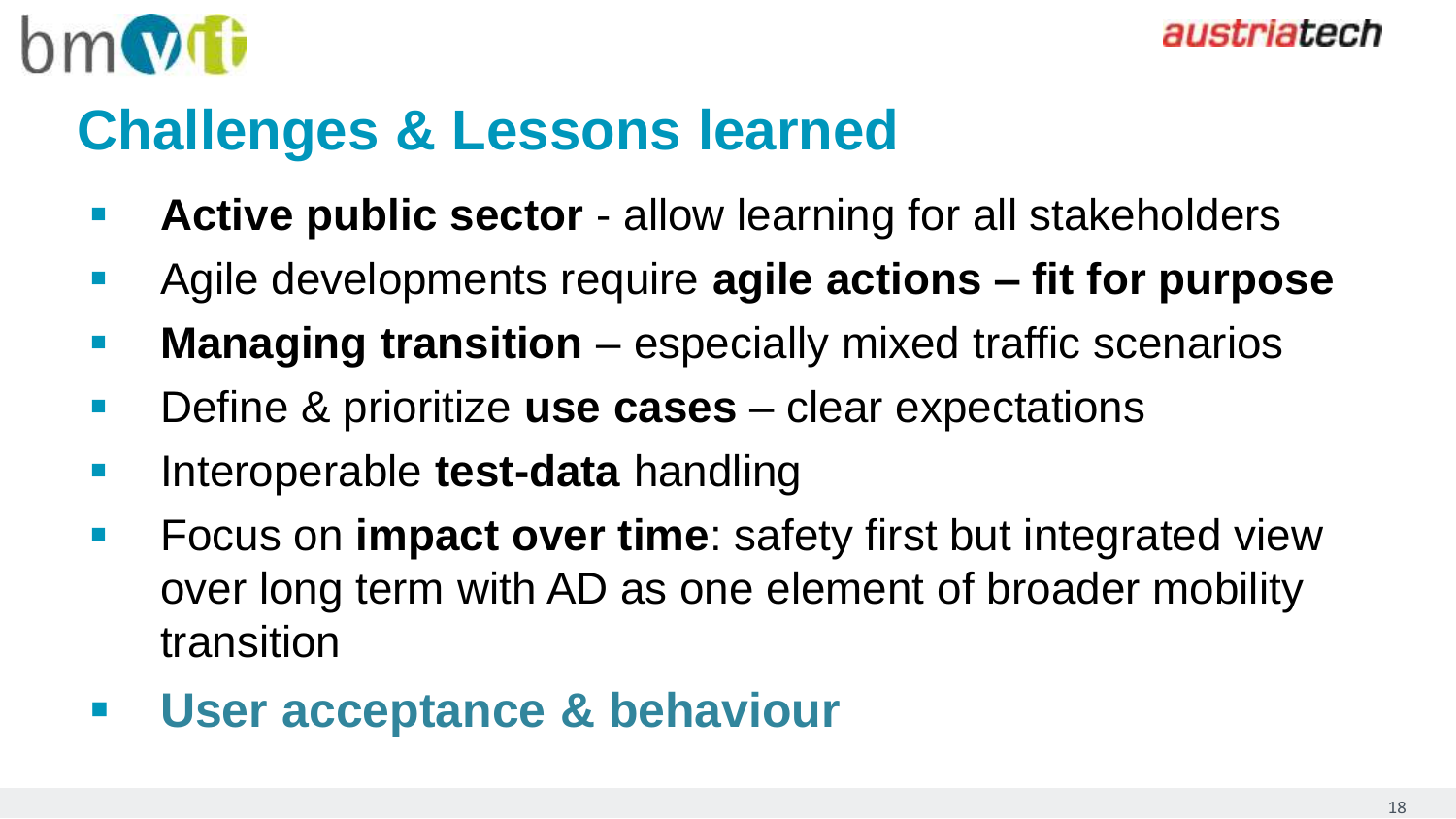

## **Areas of cooperation**

- All Austrian funding programs & test environments are **open for international participation**
- **Flexible testing** (SAE 4+) is possible in Austria come & test!
- **Common learning**, common standards (C-ITS etc.)
- **Digital infrastructure**  functional architecture --> Pilot CCAV
- **Impact analysis**  based on use cases & real tests
- **European Projects (H2020, CEF/C-Roads)**

## **+ post-test frameworks!**